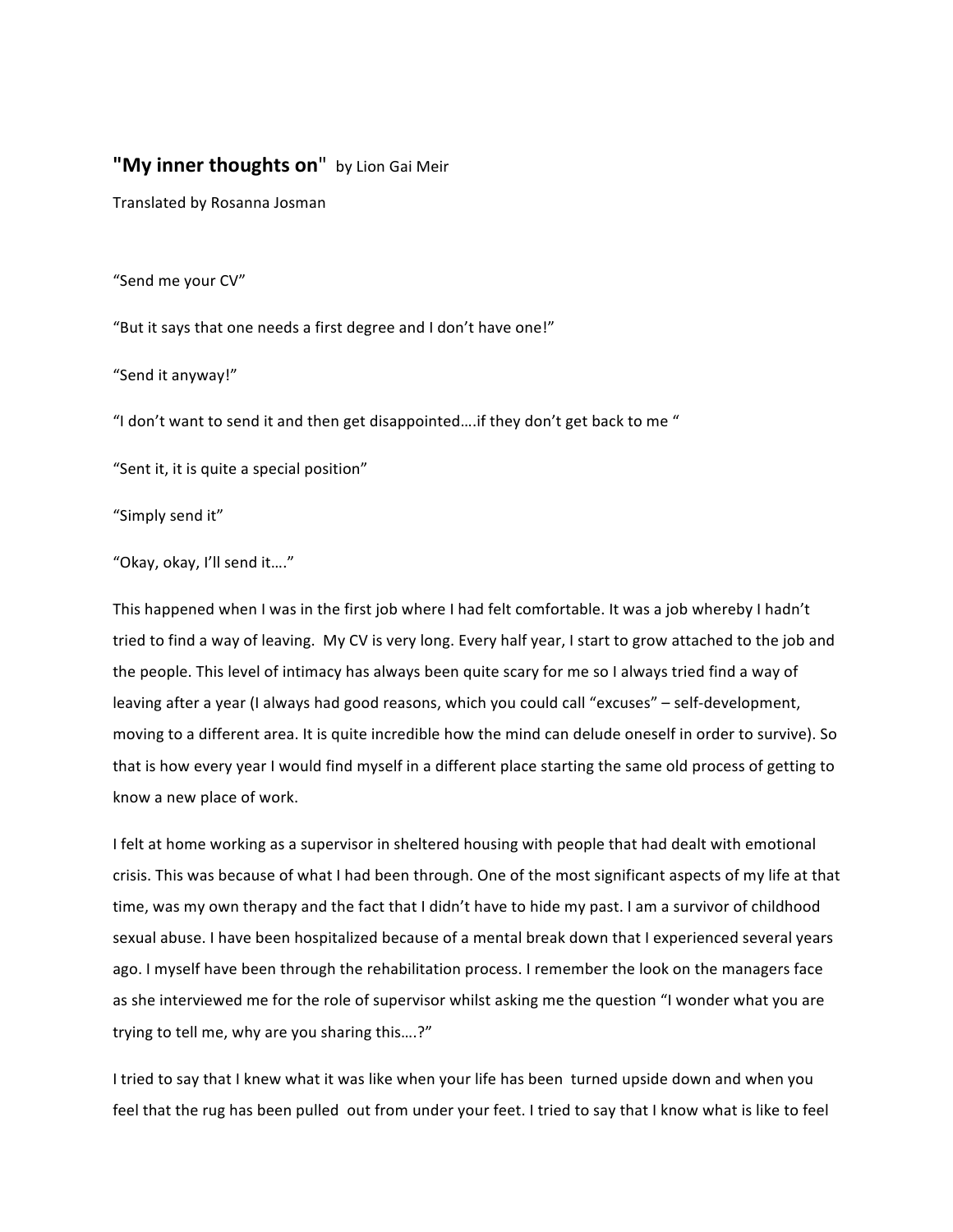that those that around you are your enemies or are out of reach and you can't get there. I know what it is like to feel that all that is left is a self that is like a broken vessel, you want to be mended but you continue to disintegrate. It is a sort of Humpty Dumpty syndrome.

I wanted to say that my experience is what will allow me to connect, to touch, to create human contact, although I'm not sure that I understood at the time how accurate this was.

I think I could not hide myself anymore. My self has had many experiences. Talking about them is "forbidden" in most situations. Probably because of this, I found myself in this interview revealing my dark past with the hope of a brighter future.

This experience of not hiding my-self, being involved in a field that was of interest to me, knowing that I had something to contribute, was in itself healing. I spoke about my story on different occasions and I felt that my self-revelation opened up the opportunity to touch areas of taboo that had previously been out of reach. That year I didn't need to escape. I was about to finish my first year and I hadn't any plans of leaving. How strange and ironic, because that is when I received the call from the Regional Rehabilitation office, the same office that had urged me to send my Curricula Vittai.

I arrived at Mazor Mental Health center situated in Akko for an interview. I sat in front of a panel of professionals. I think that throughout the whole of my recovery process, I had not sat in front of so many professionals in one go. Just before I left the room, one of the heads of departments asked me how much I want the job from one to ten. I answered nine. At that moment I knew I really wanted the job. 

Since then, two years have passed. I am now the coordinator, together with the head of social services in the hospital of the first project "knowledge through lived experience". At this stage it is a pilot project operating in two hospitals, Beer Sheva mental health center and Mazor Mental Health Center Akko. It is funded by the Special Projects Department of the National Insurance Agency, Ministry of Health-Rehabilitation section, partnered with Shema charity (mental health users), the Derech HaLev initiative-(mental health consumers organization that accompanies) and the School of Rehabilitation which provides the relevant training.

At Mazor, we are six experts, including myself. We are considered as workers of the hospital and receive a full salary. We work in three departments: the first port of entry, a closed ward which contains the reception and emergency department, and the day unit which concentrates on rehabilitation. The other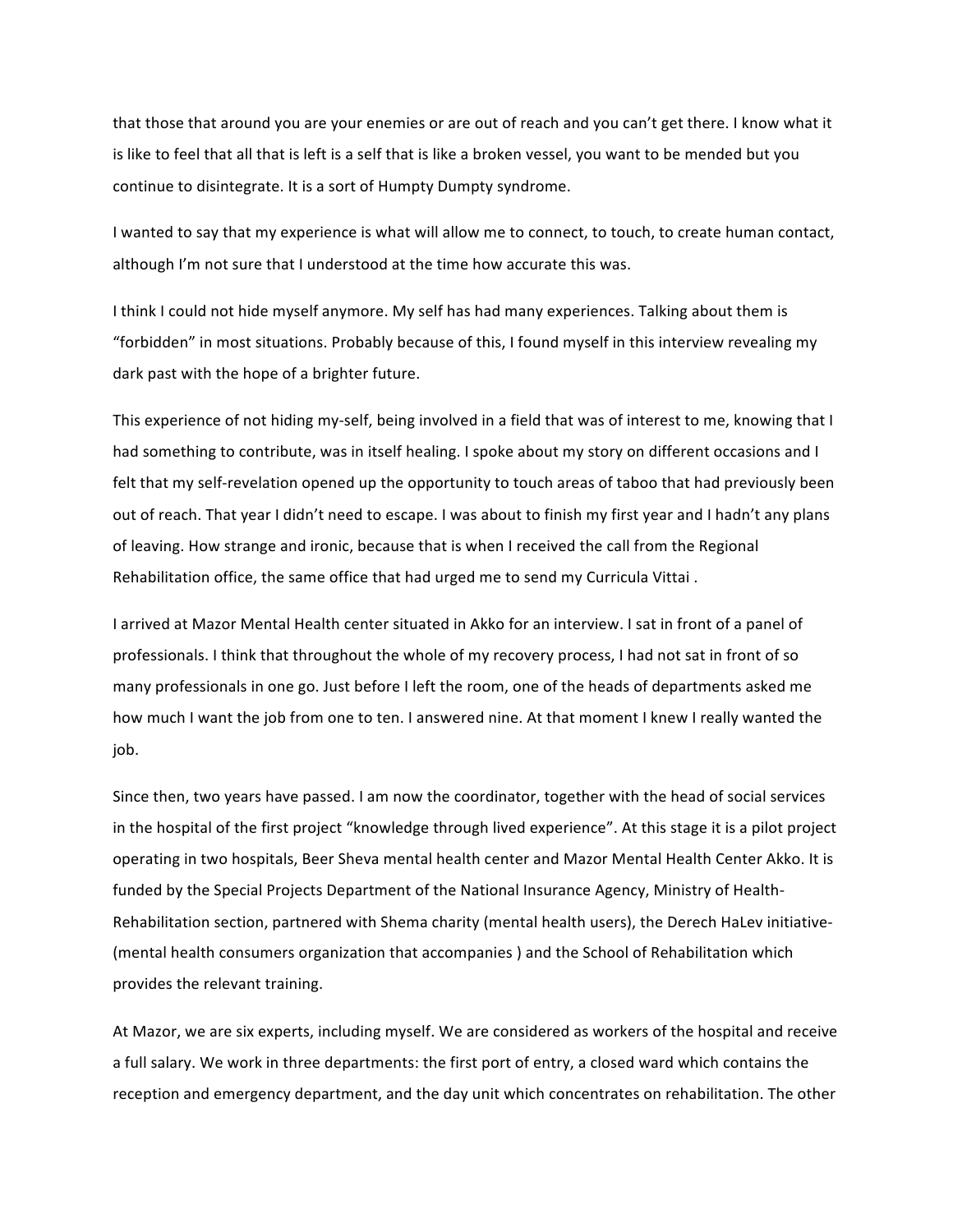department is the family center that offers counseling to family members. It feels like only yesterday that we started the project, however we are close the finishing the two year pilot, although we now have an extension for another year up to February 2018. It is very moving that the project has been extended, however unsettling as there is lot of uncertainty about its future.

Will the Ministry of Health continue with the "knowledge from Lived Experience" project? Will it continue only in the field of psychiatric rehabilitation in the community? Or maybe this pilot study will show that its position in the therapeutic institutions such as the hospital and in community mental health clinics is an important stepping stone and has a positive influence on the recovery process. Will the consumer movement become empowered so that it constitutes a real force and influence in mental health? Will these institutions continue to employ those with "knowledge from lived experience" and will do everything possible to ensure their continuing integration as equal partners in the workforce, for the good of the consumer and for the good of improving service delivery in accordance with the needs of the consumer? Will there be a continuation of the setting up of alternative therapeutic and rehabilitation services by people with knowledge through experience (alternative to hospitalization) as has been done through the years in many countries? I am left with many questions.

These questions sometimes become quite pertinent through my experience as an expert. This experience is quiet daunting. There are days that I have the feeling of doing great work, as being part of process of changing perceptions of mental health and providing the means to help the individual go through his/her crisis, to grow and lead a fulfilling life of his/her choice. However there are days that I don't always grasp the meaning of the work I do. To be the first, is to cross the line where no one has been before - no knowledge and no experience. Questions such as what should I do? What will work? What should I avoid? These are the questions that are my reality.

One of the main questions that represents this new ground, is the question: "how much do we need to be protected when we are in this line of work?" This is a question that I am confronted with many times from the hospital team. Obviously working in a psychiatric hospital can take an emotional toll. It is not always easy to get up in the morning to face the day in a psychiatric hospital. There is a need for the various professions to build a clear wall that segregates between "us and them". This is a protective strategy; however it strengthens the stigma between "sick" and "healthy". Should one employ people in a psychiatric setting who from the very beginning are coping with mental health issues? This question is raised over and over again by the medical team.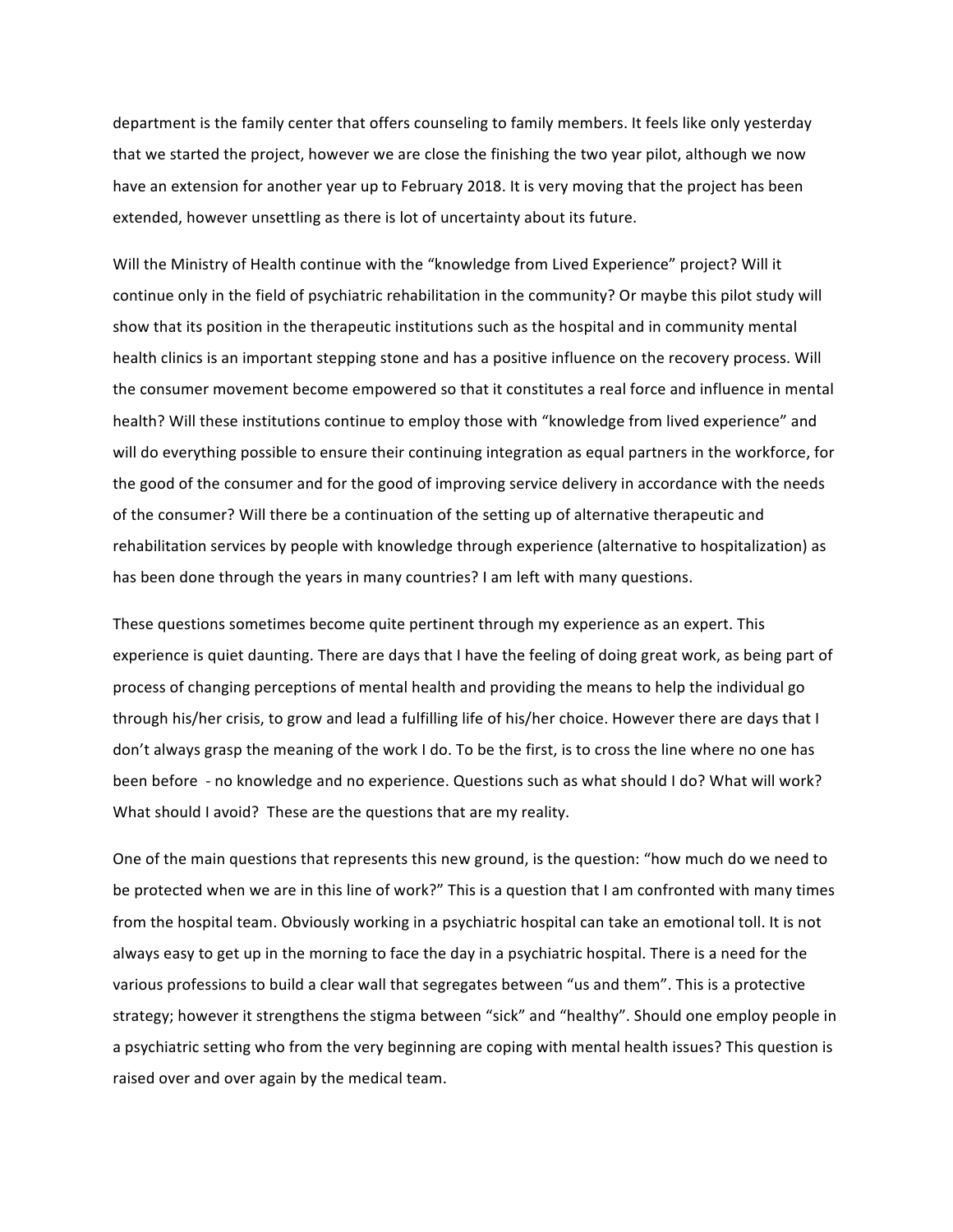From my perspective the answer is very clear. As long as there are those that want to pay the price (similar to the fact that there are always be those that are prepared to pay a high price working with danger, damaging their physical health for the sake of fame and glory, high salary etc) and as long as there are those that want to enter the system through their lived experience and share their personal story, the mental health system needs to do all it can so that knowledge through experience is used to benefit everyone. However, unfortunately no one is immune from suffering a personal crises. People receiving treatment in the hospital are the children of, the parents of and partners of us all. Therefore it is important that we do everything as a society to enable their knowledge to permeate within the system and to contribute to others that are in crises.

I would like to deepen our understanding of the value of knowledge through lived experience by citing the process of nutrition and health behavior. This was a field that until a few years ago was dominated by professionals. During the years, role models have inspired us through their experience that it is possible to change, lose weight and adopt healthier relationship to life. This phenomenon of empowerment is prevalent on the internet where one can find many groups representing different fields which share the principle "knowledge through lived experience". For example the field of addiction has for many years been organized by those that have been through the rehabilitation process and are employed as buddies.

I have also met those that are with ideas that "do as I do and you will succeed!" however the reality is different, at least in the field of mental health. The principles are important however not ones individual specific recovery. My own individual recovery story is without any meaning in its specific details. The importance are the principles by which I operate. I'll explain.

During the group process of the experts through experience at Mazor, I tried to understand what were the common denominators in our recovery stories. Very quickly, I understood that we all had someone that believed in us (not necessarily a professional). This person believed in us when we no longer believed in ourselves. It could be a neighbor, family member, educational figure a teacher from middle school with whom one developed a deep relationship seeing the person as special.

One of the main principles that appeared to be dominant was the principle of choice  $-1$  have a choice that is in my control even when I am being helped by professionals. Choice over my Life is my responsibility. Another principle to emerge was the understanding that my needs in each moment and the way I act upon them constitutes a process of listening to my true self. Another understanding was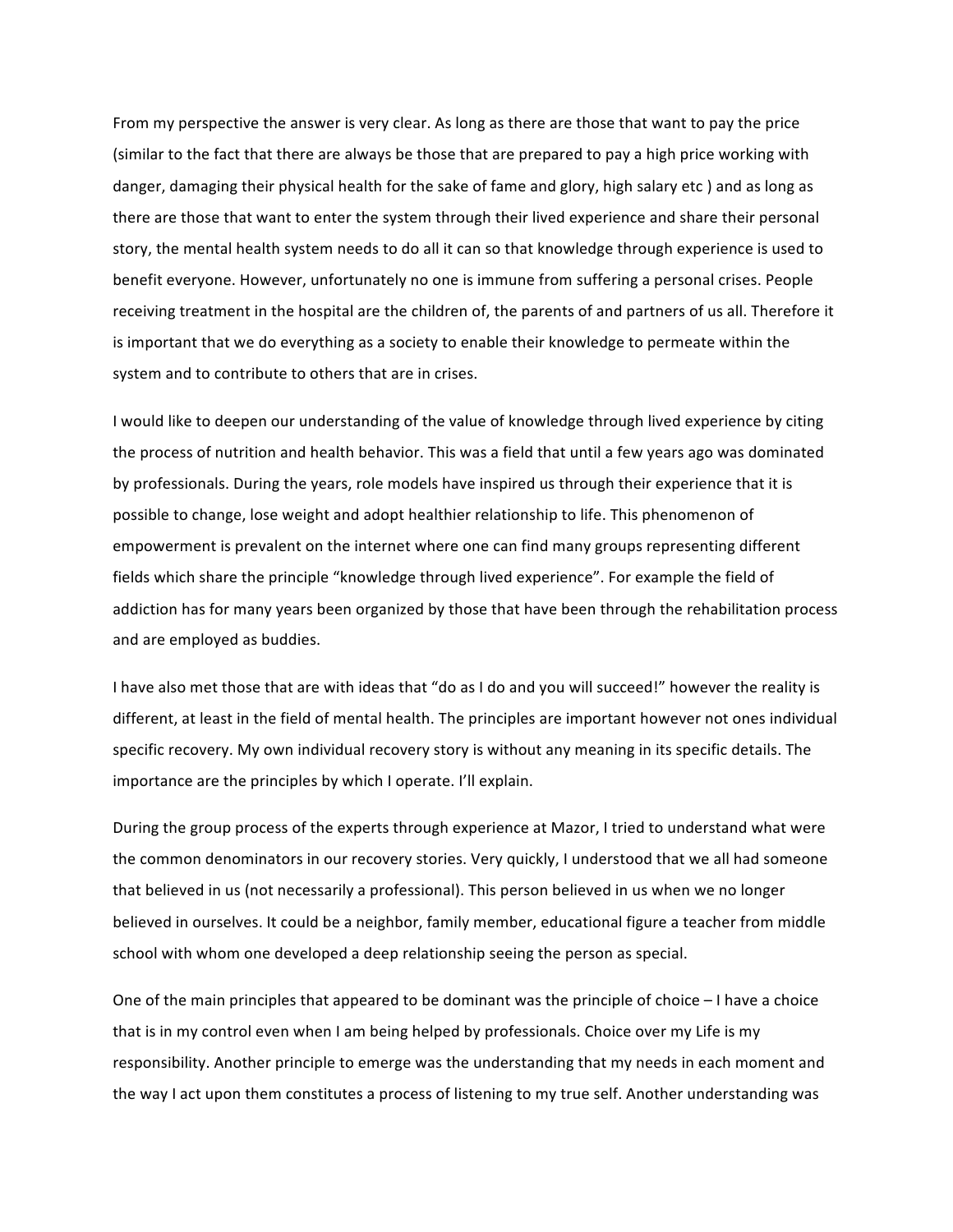the importance of building a broad support system. This can include psychological therapy, close friends, family, alternative medicine, rehabilitation support system, peers. What takes rehabilitation field out of the accepted context and positions it in the real world is to view it as a universal way of coping with life. A person creates meaning in life without direct reference to his/her limitations.

I would like to go back the question "whether and how much we need to be protected?" Reactions to this issue have varied over time. At the beginning, we felt that the focus on this issue, created a preoccupation with our mental health issues. This was expressed with questions such can I go to work with low mood and not be suspected as being in a process of deterioration by my colleagues on the ward. It is obvious that everyone has off days where they prefer not to get out bed and not because we are clinically depressed. At another stage I felt that "protection" towards us in absurd way may me feel that I need to present myself as "strong". This expressed itself as trying to keep up a façade and trying to find places that aren't work related to let off steam, to express frustrations after a difficult day.

During our development there was always one of us in the group that revealed their personal difficulties (either in the group format or individually) these were not always mental health difficulties. It was interesting to discover the possibilities of opening up work related difficulties and even the understanding that it is part of our role to be able to discuss this in the group.

The answer to these extreme situations, are interwoven in the feeling of walking on thin ice. On the one hand, as a group we are carrying out our functions on a daily basis, applying ourselves to the job, on the other hand we are dealing with our own personal issues and our own needs. During this process the question arose as to how much to share with the group? What to share with the group? And whether the group is able are needs to be there for the other in every situation?

In every place of work, the group has great power and strength that demands commitment to the process. Sometimes work that does not require emotional investment with clear boundaries, enables us to work in certain roles. Therefore in this delicate dance, we were able to reveal part of our weaknesses during times of crises, talk about our needs and suitability of this type of work. This enabled us to cope rather than to strengthen the façade "work as usual". This is very new for me and it is difficult to explain. I have never worked in a place where I have not had to hide part of my life.

I am in psychological therapy 6 years. My therapy is a very significant part of my life and is one of my biggest priorities. I feel that every day I am in the process of change, development and growth. It is such a wonderful feeling. However with this process there is also the question of personal boundaries and